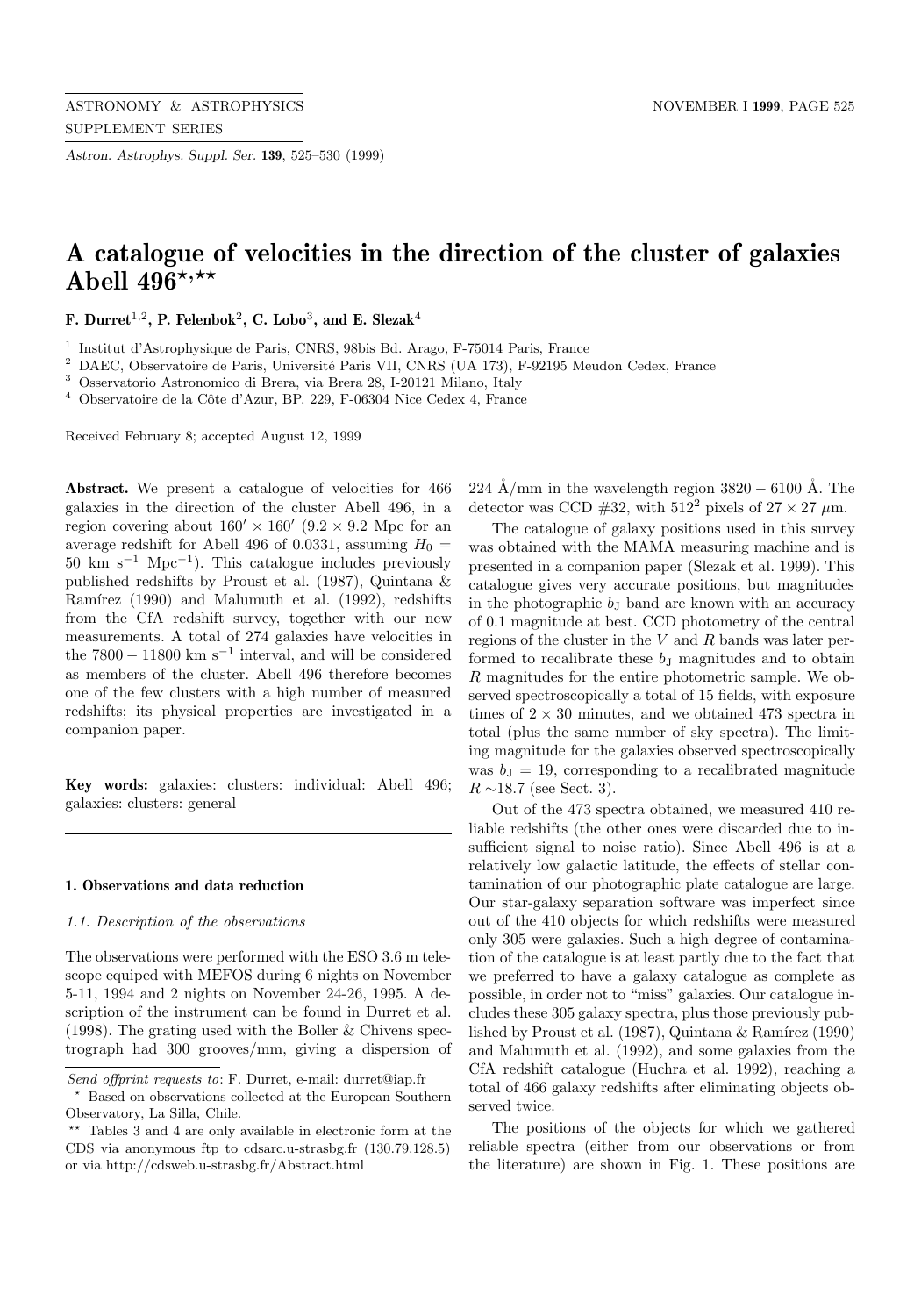

**Fig. 1.** Spatial distribution of the 466 galaxies with redshifts in the direction of Abell 496 (map limited to  $\pm 6000$  arcsec from the cluster center)

relative to the cluster center taken to be the position of the maximum X-ray emission (Pislar 1998):  $\alpha_{2000.0}$  =  $04^{\text{h}}33^{\text{m}}37.9^{\text{s}}, \delta_{2000.0} = -13^{\circ}15'47''.$  This center is within 7 arcsec of the position of the cD galaxy, a distance which is smaller than the ROSAT PSPC pixel size, and we will therefore consider hereafter that both positions coincide.

#### 1.2. Data reduction

The spectra were reduced using the IRAF software. The frames were bias corrected in the usual way. Velocities were measured by cross-correlating the observed spectra with different templates: a spectrum of M31 (kindly provided by J. Perea) at a velocity of  $-300 \text{ km s}^{-1}$ , and stellar spectra of the standard stars HD 24331 and HD 48381, which were each observed every night during our 1994 run. The cross-correlation technique is that described by Tonry & Davis (1979) and implemented in the XCSAO task of the RVSAO package in IRAF (Kurtz et al. 1991). The errors on the velocities derived from absorption lines are given automatically by this task.

The positions of emission lines, when present, were measured by fitting each line with a Gaussian.

All the redshifts were measured by the same person (F.D.) in a homogeneous way. Redshifts of insufficient quality were discarded (i.e. those with a Tonry & Davis parameter smaller than 2.0, except for three galaxies with respective Tonry & Davis parameters of 1.5, 1.6 and 1.9 where the absorption lines seemed to be well enough defined for these redshifts to be kept in the final catalogue).



**Fig. 2.** Distribution of errors on velocities derived from absorption lines for the entire catalogue (full line) and for our data (dotted line)



**Fig. 3.** Distribution of errors on velocities derived from emission lines (our data only)

#### **2. Quality of the data**

For galaxies with absorption lines, two velocity standard stars from the Maurice et al. (1984) list were observed each night in order to check the intrinsic quality of our velocity measurements. The errors, derived by cross-correlating the star spectra to the spectrum of M31, range (from night to night) from  $\pm 16$  to  $\pm 23$  km s<sup>-1</sup> for HD 24331, and from  $\pm 17$  to  $\pm 43$  km s<sup>-1</sup> for HD 48381. The mean internal error on velocities derived from the rms in the mean wavelength calibration is 66 km s<sup> $-1$ </sup>.

For emission line measurements, the errors on velocities were estimated from the dispersion of the velocities derived from the various emission lines present. When only one emission line was present we averaged the emission and absorption line redshifts whenever possible; if no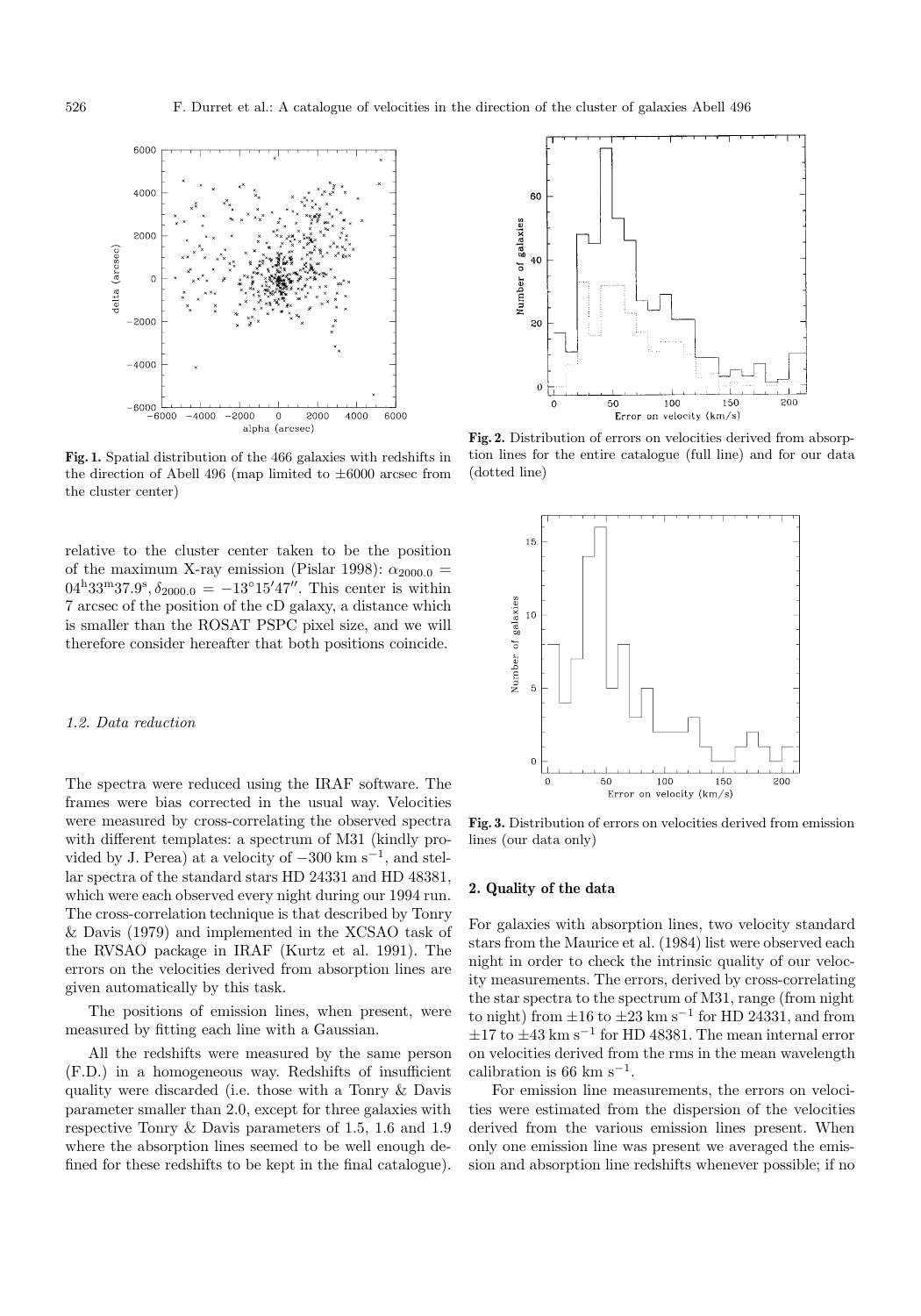**Table 1.** Comparison of galaxy velocities measured by us to those in the literature:  $QR = Quintana & Ramírez (1990)$ ,  $M =$ Malumuth et al. (1992)

| Coordinates                    | QR       | QR         | QR                      | Our       | Our    | Our         | Velocity       | $\overline{R}$ |
|--------------------------------|----------|------------|-------------------------|-----------|--------|-------------|----------------|----------------|
| (2000.0)                       | velocity | error      | number                  | velocity  | error  | reference   | difference     | magnitude      |
| $4\ 31\ 3.14 - 12\ 58\ 27.01$  | 10457    | 33         | QR32                    | 10524     | 22     | 73          | 67             | 14.4           |
| $4349.86 - 131435.63$          | 10044    | 38         | QR358                   | 9932      | 27     | 331         | $-112$         | $16.6\,$       |
| Coordinates                    | M        | M          | $\overline{\mathbf{M}}$ | Our       | Our    | Our         | Velocity       | $\overline{R}$ |
| (2000.0)                       | velocity | error      | number                  | velocity  | error  | reference   | difference     | magnitude      |
| 4 31 23.63-13 04 12.39         | 9797     | 126        | M3                      | 9610      | 76     | 90          | $-187$         | 15.5           |
| 4 31 43.06-13 07 09.70         | 10991    | 163        | M5                      | 11106     | 43     | 115         | 115            | 17.0           |
| 4 32 23.93-12 46 47.45         | 10700    | 30         | M19                     | 10140     | 23     | 164         | $-560$         | 14.9           |
| 4 32 52.84 - 13 22 33.42       | 9665     | 80         | $\rm M27$               | 9594      | $21\,$ | 189         | $-71$          | $15.7\,$       |
| $43300.06 - 131559.91$         | 11063    | $51\,$     | M39                     | 10967     | 19     | 204         | $-96\,$        | 15.7           |
| 4 33 11.43 - 13 27 59.68       | 10689    | 170        | $\rm M50$               | 10670     | 19     | 218         | $-19\,$        | $17.5\,$       |
| 4 33 14.38 - 13 19 48.88       | 11802    | 74         | $\rm M51$               | 11860     | 27     | 219         | $58\,$         | $17.3\,$       |
| 4 33 28.34 - 13 27 18.83       | 9806     | 144        | $\rm M74$               | $10134\,$ | 49     | 249         | 328            | 18.1           |
| 4 33 33.49 - 13 18 52.17       | 11773    | 56         | $\rm M83$               | 11754     | 31     | 262         | $-19$          | 17.5           |
| $43333.92 - 132250.20$         | 10235    | 45         | M84                     | 10288     | 20     | 264         | $53\,$         | 16.5           |
| $4\,33\,38.40 - 13\,02\,39.49$ | 16691    | 136        | $\rm M93$               | 16808     | $50\,$ | 281         | 117            | $18.3\,$       |
| 4 33 42.78 - 13 08 46.79       | 10495    | 50         | M102                    | $10546\,$ | $58\,$ | $\,295$     | $51\,$         | 17.9           |
| $4\ 33\ 56.88{-}13\ 19\ 18.75$ | 9561     | 77         | $\rm M114$              | 9577      | 41     | 313         | 16             | 17.7           |
| $4\ 34\ 03.81{-}13\ 27\ 47.23$ | 8305     | 42         | $\rm M121$              | 8316      | $58\,$ | 323         | 11             | 15.8           |
| $4\ 34\ 07.25{-13}\ 15\ 14.45$ | 9440     | $51\,$     | $\rm M123$              | 9521      | $22\,$ | 326         | $81\,$         | $16.6\,$       |
| 4 34 12.95-13 10 03.83         | 10836    | 64         | M128                    | 10894     | 58     | 335         | 58             | 17.3           |
| 4 34 35.72-13 21 19.38         | 10093    | 27         | M139                    | 10100     | $23\,$ | 354         | $\overline{7}$ | 17.0           |
| $4\,35\,32.37{-}13\,33\,22.23$ | 9867     | 112        | $\rm M154$              | 10121     | $23\,$ | 395         | 254            | $15.5\,$       |
| Coordinates                    | CfA      | <b>CfA</b> | CfA                     | Our       | Our    | Our         | Velocity       | $\overline{R}$ |
| (2000.0)                       | velocity | error      | number                  | velocity  | error  | reference   | difference     | magnitude      |
| 4 31 03.22-12 58 26.12         | 10519    | 33         | $A0428 - 1304$          | 10524     | 22     | 73          | $-5$           | 14.4           |
| $4\ 31\ 16.57{-}12\ 27\ 18.90$ | 9582     | 32         | I 376                   | 9224      | 23     | 85          | $-358\,$       | 14.0           |
| $4\ 31\ 23.71{-}13\ 04\ 13.44$ | 9797     | 126        | $A0429 - 1310$          | 9610      | 76     | $90\,$      | $-187\,$       | 15.5           |
| 4 31 43.10-13 07 10.74         | 10991    | 163        | $A0430 - 1253A$         | 11106     | 43     | 115         | 115            | 17.0           |
| $4\ 32\ 52.92{-}13\ 22\ 33.43$ | 9581     | 28         | A0430-1328A             | 9594      | 21     | 189         | 13             | 15.7           |
| $43300.14 - 131600.08$         | 11062    | 34         | A0430-1322B             | 10967     | 19     | 204         | $-95\,$        | 15.7           |
| 4 33 14.43-13 19 49.28         | 11802    | 74         | $A0430 - 1326$          | 11860     | 27     | 219         | 58             | 17.3           |
| $43328.41 - 132719.68$         | 9806     | 144        | $A0431 - 1333A$         | 10134     | 49     | 249         | $328\,$        | 18.1           |
| 4 33 33.53-13 18 52.51         | 11773    | 56         | $A0431 - 1325C$         | 11754     | $31\,$ | 262         | $-19\,$        | $17.5\,$       |
| 4 33 33.92 - 13 22 50.71       | 10347    | 34         | $A0431 - 1329C$         | 10288     | $20\,$ | ${\bf 264}$ | $-59\,$        | $16.5\,$       |
| 4 33 38.46 - 13 02 39.65       | 16691    | 136        | $A0431 - 1308A$         | 16808     | $50\,$ | 281         | $117\,$        | $18.3\,$       |
| 4 33 56.93-13 19 19.48         | 9561     | 77         | $A0431 - 1325E$         | 9577      | 41     | 313         | 16             | 17.7           |
| 4 34 07.24 - 13 15 14.35       | 9513     | 47         | $A0431 - 1321H$         | 9521      | 22     | 326         | $\,8\,$        | 16.6           |
| $4\ 34\ 09.94{-}13\ 14\ 35.07$ | 10101    | 38         | $A0431 - 1320D$         | 9932      | 27     | 331         | $-169\,$       | 16.6           |
| 4 34 13.05 - 13 10 04.09       | 10836    | 64         | A0431-1316C             | 10894     | $58\,$ | 335         | $58\,$         | 17.3           |
| 4 34 35.72-13 21 19.45         | 10191    | 29         | A0432-1327B             | 10100     | $23\,$ | 354         | $-91$          | $17.0\,$       |
| $43532.40 - 133322.54$         | 9867     | 112        | A0433-1339              | 10121     | $23\,$ | 395         | 254            | 15.5           |

reliable absorption line redshift was available, we estimated the internal error on a single emission line to be the intrinsic value of 66 km s<sup> $-1$ </sup>. The number of redshifts obtained from emission lines is 85.

The distributions of errors on all the velocities in the catalogue are displayed in Figs. 2 and 3 for absorption and emission line measurements respectively. For the 220 galaxies with absorption lines taken from our observations, the histogram of the Tonry & Davis signal to noise parameter  $R$  given by the cross-correlation measure is displayed in Fig. 4 (this quantity is not given in previously published

catalogues). The corresponding correlation between the Tonry  $\&$  Davis R parameter and the error on the velocity is shown in Fig. 5.

In order to check the quality of our redshifts, we also reobserved 2 galaxies from Quintana  $\&$  Ramírez (1990) and 18 from Malumuth et al. (1992). The results are shown in Table 1. For galaxies observed twice, we chose to give in our final catalogue the redshift with the smallest error (usually our data). The mean absolute difference between our measurements and those of Malumuth et al. (18 galaxies) is 117 km s<sup>-1</sup>, with a dispersion of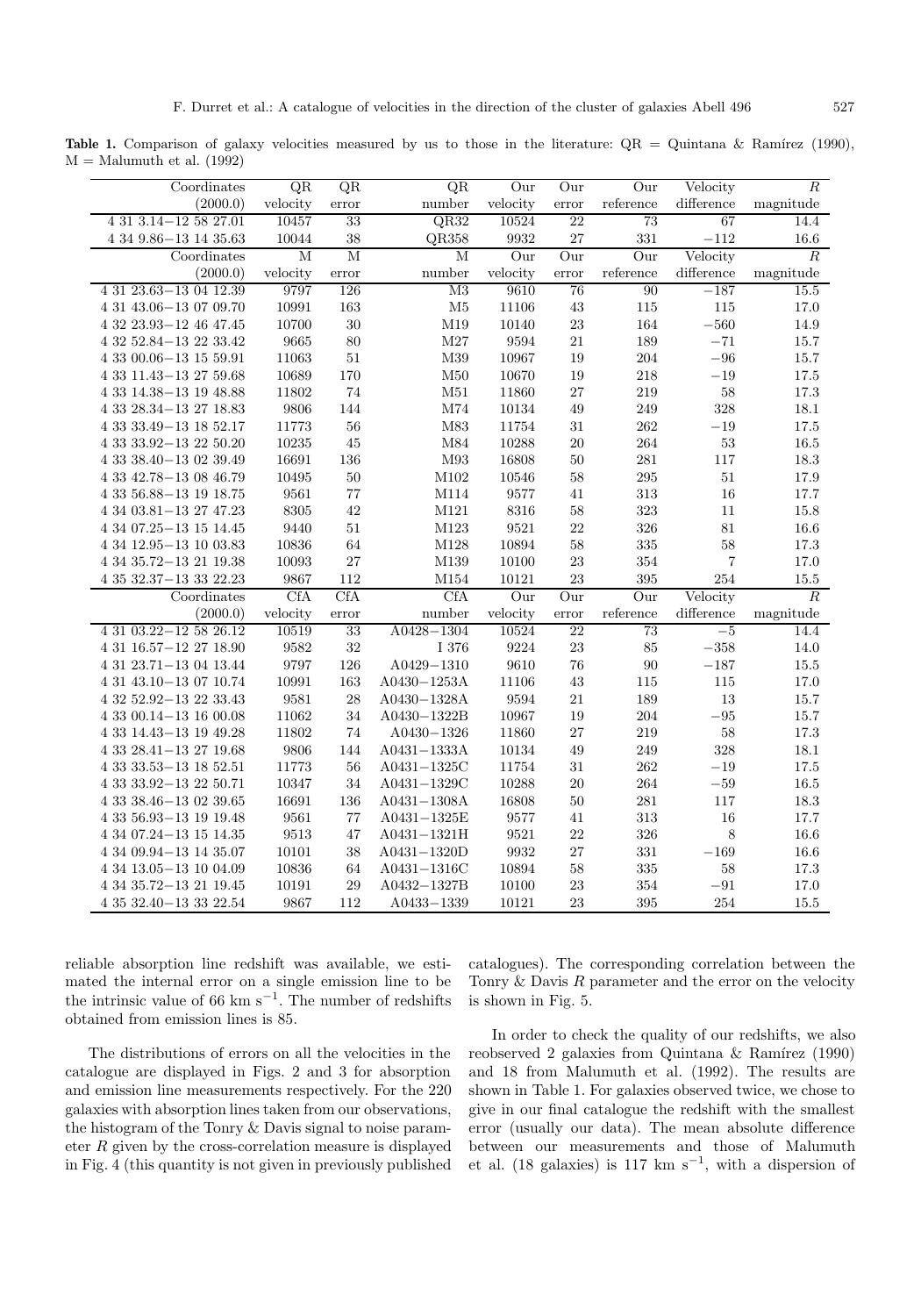

**Fig. 4.** Distribution of the Tonry & Davis R parameter given by the cross-correlation measure on absorption lines (our data)



**Fig. 5.** Relation between the Tonry & Davis R parameter and the errors on velocities derived from absorption lines (our data)

 $137 \text{ km s}^{-1}$ , implying that the general agreement is good. Note that the difference between our velocities and those of the literature does not tend to be larger for fainter magnitudes. The agreement with the two galaxies in common with Quintana  $\&$  Ramírez (1990) is satisfactory but cannot be tested statistically. A comparison with 17 galaxies in common with the CfA redshift catalogue (Huchra et al. 1992) gives a mean absolute difference of  $115 \text{ km s}^{-1}$  with a dispersion of 107 km s<sup>-1</sup>. Notice that there are many galaxies in common in the Malumuth and CfA samples.

The final redshifts derived from our observations given in the catalogue are those derived from the crosscorrelation with M31, since this template gave the best results. A correction was applied to correct for the



**Fig. 6.** Velocity histogram of all the galaxies in the catalogue

velocity of M31  $(-300 \text{ km s}^{-1})$  and to obtain heliocentric velocities.

The histogram of all the velocities in the catalogue is displayed in Fig. 6. It will be discussed in detail in a companion paper (Durret et al. in preparation).

We have estimated the completeness of the final spectroscopic catalogue presented here by comparing the number of galaxies with redshifts to the total number of galaxies from our photographic plate catalogue in the same area. Results are shown in Table 2. Note that the 17 galaxies in our redshift catalogue which do not have magnitudes (see Sect. 3) have been excluded from these statistics, and therefore the catalogue completeness may be slightly larger than estimated in the table.

## **3. Galaxy magnitudes**

The magnitude histograms for the galaxies and stars misclassified as non-PSF-like objects are displayed in Figs. 7 and 8 respectively. The percentage of contamination by stars is very high: about 20%.

For a large fraction of the galaxies taken from the literature, R magnitudes were made available to us by C. Adami (private communication). In order to give magnitudes for all galaxies in the same photometric band, we estimated the R band magnitudes for the galaxies that we observed. This was done by identifying galaxies both in our photographic plate catalogue and in our CCD catalogue, and by finding the best linear fit (see Slezak et al. 1999 for details). This best fit was:  $R = b<sub>J</sub> - 0.28$ , with the slope fixed to 1.0, giving an rms fluctuation of 0.04. The galaxies in the literature for which Adami did not have magnitudes were identified with objects in our photographic plate catalogue, and we applied the same relation to derive their  $R$  magnitudes from their  $b<sub>J</sub>$  magnitudes. For some of the CfA galaxies, only  $B_T$  magnitudes were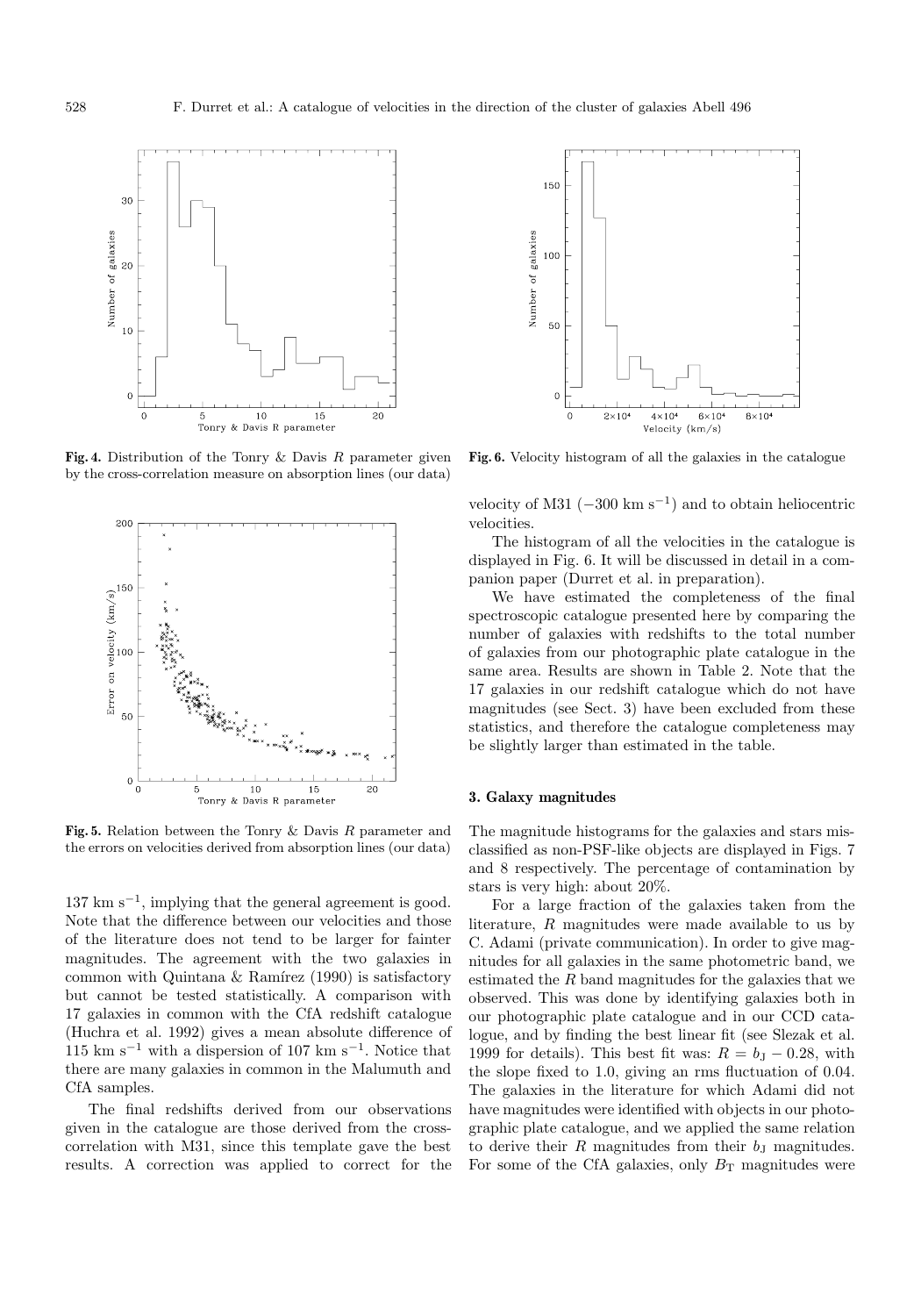**Table 2.** Completeness of the redshift catalogue for different field diameters and for various limiting magnitudes in the R band. Numbers in parentheses indicate the absolute numbers of galaxies with and without redshifts respectively. Note that for galaxies belonging to the cluster 1800" correspond to 1.732 Mpc with  $H_0 = 50 \text{ km s}^{-1} \text{ Mpc}^{-1}$ 

| Limiting<br>radius $('')$<br>R magnitude | 1800                 | 2400                 | 3600                 | 5400                  |
|------------------------------------------|----------------------|----------------------|----------------------|-----------------------|
| 16.0                                     | $100.0\%$ (64/64)    | 98.7\% (77/78)       | $80.7\%$ (96/119)    | $62.3\%$ $(114/183)$  |
| 16.5                                     | $84.3\%$ (75/89)     | 74.6\% (94/126)      | 65.1\% (123/189)     | $52.1\%$ $(146/280)$  |
| 17.0                                     | $81.7\%$ (98/120)    | $72.3\%$ $(128/177)$ | $61.4\%$ $(178/290)$ | $51.1\%$ (216/423)    |
| 17.5                                     | $85.5\%$ $(124/145)$ | 74.0\% (165/223)     | $62.0\%$ $(230/371)$ | 50.4% (289/573)       |
| 18.0                                     | $80.6\%$ (158/196)   | $70.5\%$ $(206/292)$ | $57.3\%$ $(283/494)$ | 46.0\% (354/769)      |
| 18.5                                     | 78.7% (196/249)      | $69.1\% (250/362)$   | 52.7% (336/638)      | $40.5\%$ $(415/1024)$ |
| 19.0                                     | $62.6\%$ $(206/329)$ | 55.5\% (263/474)     | $40.6\%$ $(353/869)$ | $30.6\%$ $(435/1421)$ |

available; we roughly transformed them to  $R$  magnitudes, by calculating the mean  $(V - R)$  colour for the 239 galaxies detected in  $V$  in our CCD catalogue (Slezak et al. 1999); this mean value is equal to 0.48, and therefore roughly corresponds to a G0 star for which  $(V - R) = 0.52$  and  $(B - V) = 0.58$  (e.g. Allen 1981), leading to  $R \sim B - 1.1$ ; for these CfA galaxies, we therefore took  $R = B_T - 1.1$ .

33 galaxies in our redshift catalogue have no identification with our photometric catalogue: 4 from Quintana & Ramírez (1990), 14 from Malumuth et al.  $(1992)$ , 1 from Proust et al. (1987) and 14 from Huchra et al. (1992). They are the objects in Table 4 that have labels 2 to 5 in Col. (16), and their corresponding identification number in the literature, but no identification number from our photographic plate catalogue. Note that out of these 33 objects, half are located outside the area covered by our photometric catalogue, and three are located less than 1 arcmin from the cluster center, so we cannot separate them from the cD. The reason for the lack of identification of the other objects is not clear, since in all the cases where we did identify galaxies from our sample to galaxies in the literature the coordinates matched within a few arcseconds. The most likely explanation is that the coordinates given in the literature for these objects are not accurate; the fact that they may have not been detected in our photographic plate scan is unlikely since they are all very bright  $(R \leq 16.8)$ .

## **4. The catalogues**

The coordinates and  $b<sub>J</sub>$  magnitudes of the 101 stars misclassified as galaxies are given in Table 3 (available in electronic form only), to avoid further observations of these objects in galaxy surveys.

The velocity data for the galaxies in the field of Abell 496 are given in Table 4 (available in electronic form only). The meaning of the columns is the following:



**Fig. 7.** Magnitude histogram in the R band for the 305 galaxies for which we measured velocities (full line) and for the 144 galaxy redshifts taken from the literature (dotted line). The 17 missing galaxies are those for which no magnitude is available

(1) running number;

- $(2)$  to  $(4)$  right ascension (equinox 2000.0);
- (5) to (7) declination (equinox 2000.0);
- (8) heliocentric velocity  $(cz)$  in km s<sup>-1</sup>;

(9) error on the velocity in km  $s^{-1}$ ; for velocities derived from absorption lines, the error is either that stated in the literature or, for our own measurements, that given by the RVSAO IRAF package; for velocities derived from several emission lines, the error was estimated from the dispersion between the velocities derived from the different emission lines; when only one emission line was present and no absorption line redshift was available, the error on the velocity was taken to be the mean internal velocity error;

 $(10)$  R band magnitude (see Sect. 3);